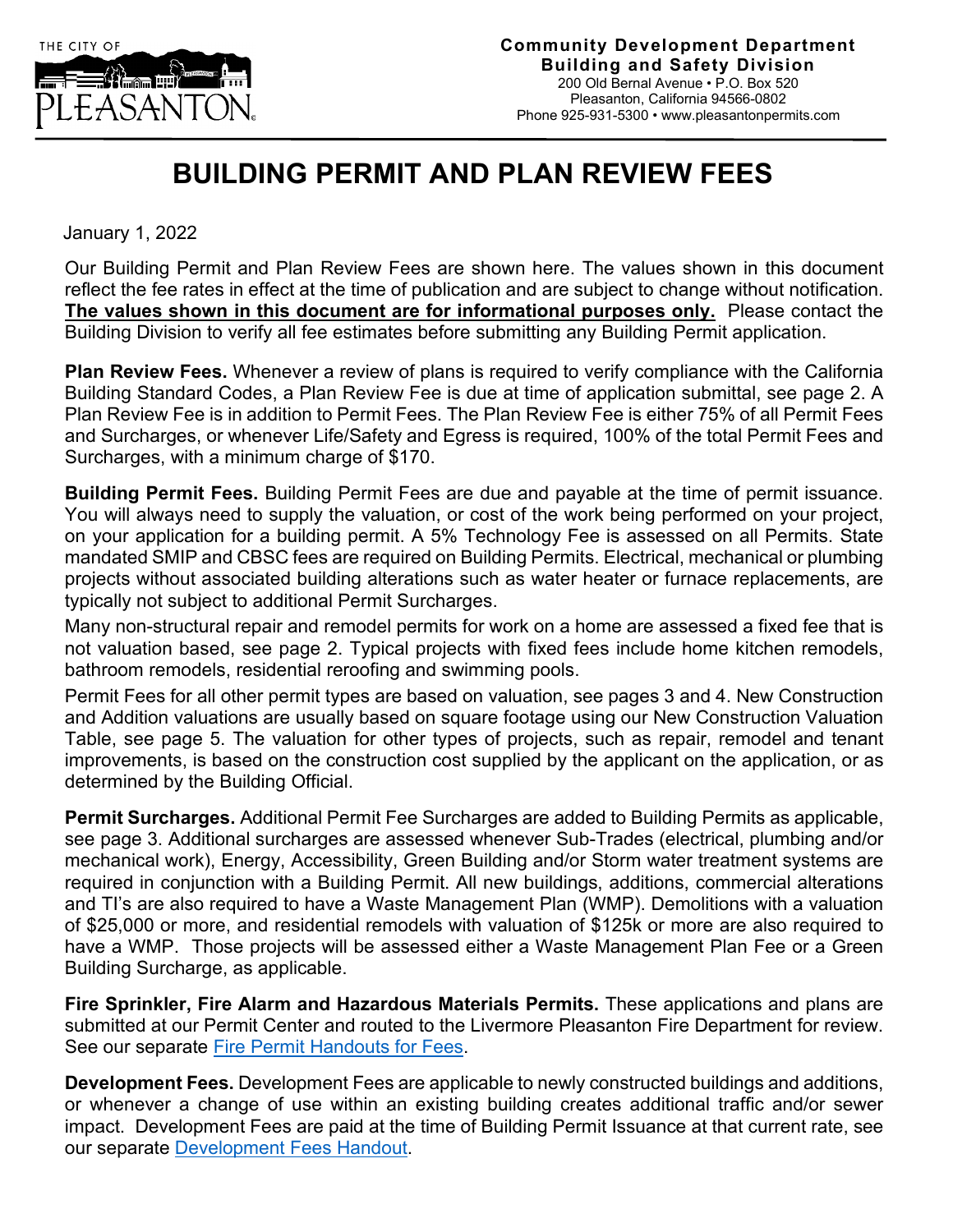| <b>PLAN REVIEW FEES</b>                                                                                                                                                                                                                                       |                                                |  |  |  |
|---------------------------------------------------------------------------------------------------------------------------------------------------------------------------------------------------------------------------------------------------------------|------------------------------------------------|--|--|--|
| <b>BUILDING PLAN REVIEW FEE</b><br>When plans and documents are required, a plan review fee shall be paid at the time of submittal<br>for plan review.                                                                                                        | 75% of Permit<br>Fees, One-Hour<br>minimum*    |  |  |  |
| <b>BUILDING LIFE SAFETY PLAN REVIEW FEE</b><br>When plans and documents are required, and the review includes life safety and egress, a plan<br>review fee shall be paid at the time of submittal.                                                            | 100% of Permit<br>Fees, One-Hour<br>minimum*   |  |  |  |
| <b>COPY MODEL PLAN REVIEW FEE</b><br>For each building permit in a development after the model plan review has been approved.                                                                                                                                 | 25% of the Model<br>Plan Review Fee            |  |  |  |
| <b>ON-SITE PERMIT PLAN REVIEW FEE</b><br>Plan Review of utility, accessibility or other permitted improvements outside of a Structure on<br>private property.                                                                                                 | 1% of On-Site<br>Valuation                     |  |  |  |
| DEFERRED SUBMITTAL PLAN REVIEW FEE<br>Required at the time of deferred submission of plans and documentation whenever any project<br>component, such as sub-trade plans, floor or roof truss packages, etc., are submitted after<br>building permit issuance. | 5% of Plan Review<br>Fee, One-hour<br>minimum* |  |  |  |
| <b>ADDITIONAL PLAN REVIEW FEE</b>                                                                                                                                                                                                                             | Time and Material,                             |  |  |  |
| An additional charge may be applied when more than two resubmittals require review to the<br>initial plan review, or for revisions to previously approved plans.                                                                                              | One-hour<br>minimum*                           |  |  |  |
| <b>EXPEDITED PLAN REVIEW FEE</b><br>When requested by an applicant and staff is available, the following surcharge will be added for<br>an expedited plan review.                                                                                             | Additional 50% of<br><b>Plan Review Fees</b>   |  |  |  |
| <b>HOURLY PLAN REVIEW RATES</b><br>*All Hourly Plan Review Fees are based on fully burdened plan checker cost or current<br>consultant hourly rate, whichever is applicable.                                                                                  | \$170.00                                       |  |  |  |
| <b>ALTERNATE MEANS &amp; METHODS REQUEST FEE</b>                                                                                                                                                                                                              | Time & Material                                |  |  |  |
| Plan review requests for alternate means and methods                                                                                                                                                                                                          | 1-hr min                                       |  |  |  |
| <b>FIXED PERMIT FEES TABLE</b>                                                                                                                                                                                                                                |                                                |  |  |  |
| <b>Kitchen Remodel Permit Fee</b>                                                                                                                                                                                                                             |                                                |  |  |  |
| Permit fee for a kitchen remodel permit within a dwelling, including Sub-Trade fees.<br><b>Bathroom Remodel Permit Fee</b>                                                                                                                                    | \$500.00                                       |  |  |  |
| Permit fee for each bathroom remodel permit within a dwelling, including Sub-Trade fees.<br><b>Residential Re-Roof Permit Fee</b>                                                                                                                             | \$350.00                                       |  |  |  |
| Permit fee for a one- or two-family dwelling reroof permit, including garage.                                                                                                                                                                                 | \$270.00                                       |  |  |  |
| <b>Residential Swimming Pool Fee</b>                                                                                                                                                                                                                          |                                                |  |  |  |
| Permit fee for a swimming pool or in-ground spa permit at a one- or two-family dwelling, including<br>Sub-Trade fees.                                                                                                                                         | \$805.00                                       |  |  |  |
| <b>Residential Electrical Permit Fee</b><br>Any permit for Electrical work not itemized, in conjunction with an associated Building Permit in a<br>one-or two-family dwelling, or within one multi-family unit.                                               | \$110.00                                       |  |  |  |
| <b>Non-Residential Electrical Permit Fee</b><br>Any permit for Electrical work not otherwise specifically itemized or in conjunction with an<br>associated Building Permit within a multi-family or non-residential building.                                 | \$110.00                                       |  |  |  |
| <b>Residential Mechanical Permit Fee</b><br>Any permit for Mechanical work within a one-or two-family dwelling or within one multi-family unit,<br>and not in conjunction with an associated Building Permit.                                                 | \$110.00                                       |  |  |  |
| <b>Non-Residential Mechanical Permit Fee</b><br>Any permit for Mechanical work not otherwise specifically itemized or in conjunction with an<br>associated Building Permit within a multi-family or non-residential building.                                 | \$110.00                                       |  |  |  |
| <b>Residential Plumbing Permit Fee</b>                                                                                                                                                                                                                        |                                                |  |  |  |
| Any permit for Plumbing work in a one-or two-family dwelling, or within one multi-family unit, not in<br>conjunction with an associated Building Permit.                                                                                                      | \$110.00                                       |  |  |  |
| <b>Non-Residential Plumbing Permit Fee</b><br>Any permit for Plumbing work not otherwise specifically itemized or in conjunction with an                                                                                                                      |                                                |  |  |  |
| associated Building Permit within a multi-family or non-residential building.                                                                                                                                                                                 | \$110.00                                       |  |  |  |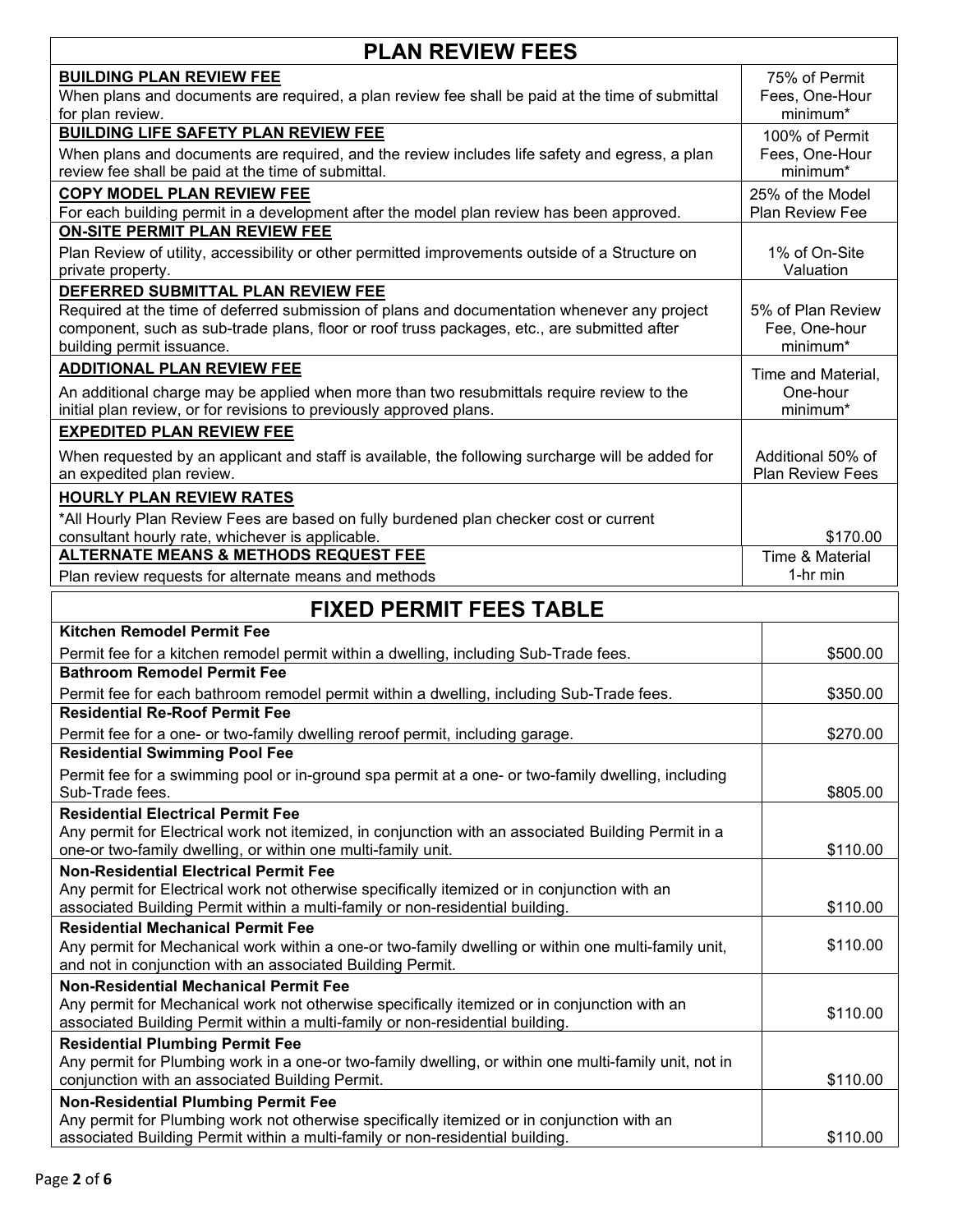| <b>BUILDING PERMIT FEE TABLE</b>                                                                                                                            |                          |                                                                                     |                                    |                                                                                      |                                                                        |  |  |
|-------------------------------------------------------------------------------------------------------------------------------------------------------------|--------------------------|-------------------------------------------------------------------------------------|------------------------------------|--------------------------------------------------------------------------------------|------------------------------------------------------------------------|--|--|
|                                                                                                                                                             |                          | <b>Base</b>                                                                         |                                    |                                                                                      |                                                                        |  |  |
|                                                                                                                                                             |                          | <b>Permit</b>                                                                       |                                    |                                                                                      |                                                                        |  |  |
| <b>Total Project Valuation</b>                                                                                                                              |                          | Fee                                                                                 | <b>Plus</b>                        |                                                                                      |                                                                        |  |  |
| $$1 - $1,000$                                                                                                                                               |                          | \$110.00                                                                            |                                    |                                                                                      |                                                                        |  |  |
| $$1,001 - $2,000$                                                                                                                                           |                          | \$135.00                                                                            |                                    |                                                                                      |                                                                        |  |  |
| $$2,001 - $25,000$                                                                                                                                          |                          | \$170.00                                                                            | \$15.22                            | for each additional \$1,000 (or fraction<br>thereof) up to and including \$25,000    |                                                                        |  |  |
| \$25,001 - \$50,000                                                                                                                                         |                          | \$520.00                                                                            | \$12.80                            | for each additional \$1,000 (or fraction<br>thereof) up to and including \$50,000    |                                                                        |  |  |
| \$50,001 - \$100,000                                                                                                                                        |                          | \$840.00                                                                            | $\overline{$9.10}$                 | for each additional \$1,000 (or fraction<br>thereof) up to and including \$100,000   |                                                                        |  |  |
| \$100,001 - \$500,000                                                                                                                                       |                          | \$1,295.00                                                                          | \$7.45                             | for each additional \$1,000 (or fraction<br>thereof) up to and including \$500,000   |                                                                        |  |  |
| \$500,000 - \$1,000,000                                                                                                                                     |                          | \$4,275.00                                                                          | \$5.96                             | for each additional \$1,000 (or fraction<br>thereof) up to and including \$1,000,000 |                                                                        |  |  |
| over \$1,000,000                                                                                                                                            |                          | \$7,255.00                                                                          | \$5.18                             |                                                                                      | for each additional \$1,000 (or fraction<br>thereof) above \$1,000,000 |  |  |
|                                                                                                                                                             |                          |                                                                                     | <b>PERMIT SURCHARGES</b>           |                                                                                      |                                                                        |  |  |
| <b>Sub-Trades Surcharge</b>                                                                                                                                 |                          |                                                                                     |                                    |                                                                                      |                                                                        |  |  |
| Unless specified elsewhere, applicable to all projects with multi-trade construction being<br>performed in conjunction with a building permit.              |                          |                                                                                     |                                    | 25% of Building<br>Permit Fee                                                        |                                                                        |  |  |
| <b>Energy Surcharge</b>                                                                                                                                     |                          |                                                                                     |                                    |                                                                                      |                                                                        |  |  |
| Unless specified elsewhere, applicable to permitted projects subject to compliance with Title 24,<br>Part 6, the California Energy Code.                    |                          |                                                                                     | 25% of Building<br>Permit Fee      |                                                                                      |                                                                        |  |  |
| <b>Accessibility Surcharge</b><br>Applicable to all projects requiring compliance with State of California Accessibility, FHAA and/or<br>ADA Requirements.  |                          |                                                                                     | 15% of Building<br>Permit Fee      |                                                                                      |                                                                        |  |  |
| <b>Green Building Surcharge</b><br>For all permits requiring compliance with California Green Building Standards (Includes Waste<br>Management Fee).        |                          |                                                                                     |                                    | 15% of Building<br>Permit Fee                                                        |                                                                        |  |  |
| <b>Stormwater Surcharge</b>                                                                                                                                 |                          |                                                                                     |                                    |                                                                                      | 15% of Building                                                        |  |  |
| For all covered projects requiring SWPPP, On-Site stormwater treatment and/or pre-treatment.                                                                |                          |                                                                                     |                                    |                                                                                      | Permit Fee                                                             |  |  |
| <b>Waste Management Plan Fee</b>                                                                                                                            |                          |                                                                                     |                                    |                                                                                      |                                                                        |  |  |
| Nonrefundable fee to administer and implement the WMP review and verification on covered<br>projects not otherwise subject to the Green Building Surcharge. |                          |                                                                                     |                                    |                                                                                      | \$150.00                                                               |  |  |
|                                                                                                                                                             |                          | <b>GRADING</b>                                                                      |                                    |                                                                                      |                                                                        |  |  |
|                                                                                                                                                             |                          |                                                                                     |                                    | <b>Plan Review</b>                                                                   |                                                                        |  |  |
|                                                                                                                                                             |                          |                                                                                     |                                    | Fee                                                                                  | <b>Permit Fee</b>                                                      |  |  |
| Less than 50 cubic yards                                                                                                                                    |                          |                                                                                     |                                    | Exempt                                                                               | Exempt                                                                 |  |  |
| 50 to 10,000 cubic yards                                                                                                                                    |                          |                                                                                     |                                    |                                                                                      |                                                                        |  |  |
|                                                                                                                                                             |                          |                                                                                     |                                    |                                                                                      | \$250.00                                                               |  |  |
|                                                                                                                                                             |                          | first 1,000 cubic yards<br>each additional 1,000 cubic yards or<br>fraction thereof |                                    | 75% of Grading                                                                       | \$19.00                                                                |  |  |
| 10,001 cubic yards or more                                                                                                                                  | first 10,000 cubic yards |                                                                                     | Permit Fee                         |                                                                                      |                                                                        |  |  |
|                                                                                                                                                             |                          |                                                                                     |                                    | \$420.00                                                                             |                                                                        |  |  |
|                                                                                                                                                             |                          | each additional 1,000 cubic yards or<br>fraction thereof                            |                                    |                                                                                      | \$13.00                                                                |  |  |
| <b>STATE OF CALIFORNIA FEES</b>                                                                                                                             |                          |                                                                                     |                                    |                                                                                      |                                                                        |  |  |
| <b>Strong Motion Instrumentation Program</b>                                                                                                                |                          |                                                                                     | Residential, per \$1,000 valuation |                                                                                      |                                                                        |  |  |
| (SMIP)                                                                                                                                                      |                          |                                                                                     |                                    |                                                                                      | $$0.13$ (\$.50 min)                                                    |  |  |

Non-Residential, per \$1,000 valuation \$0.28 (\$.50 min)

**CBSC Special Revolving Fund** per \$25,000 valuation or fraction thereof \$1.00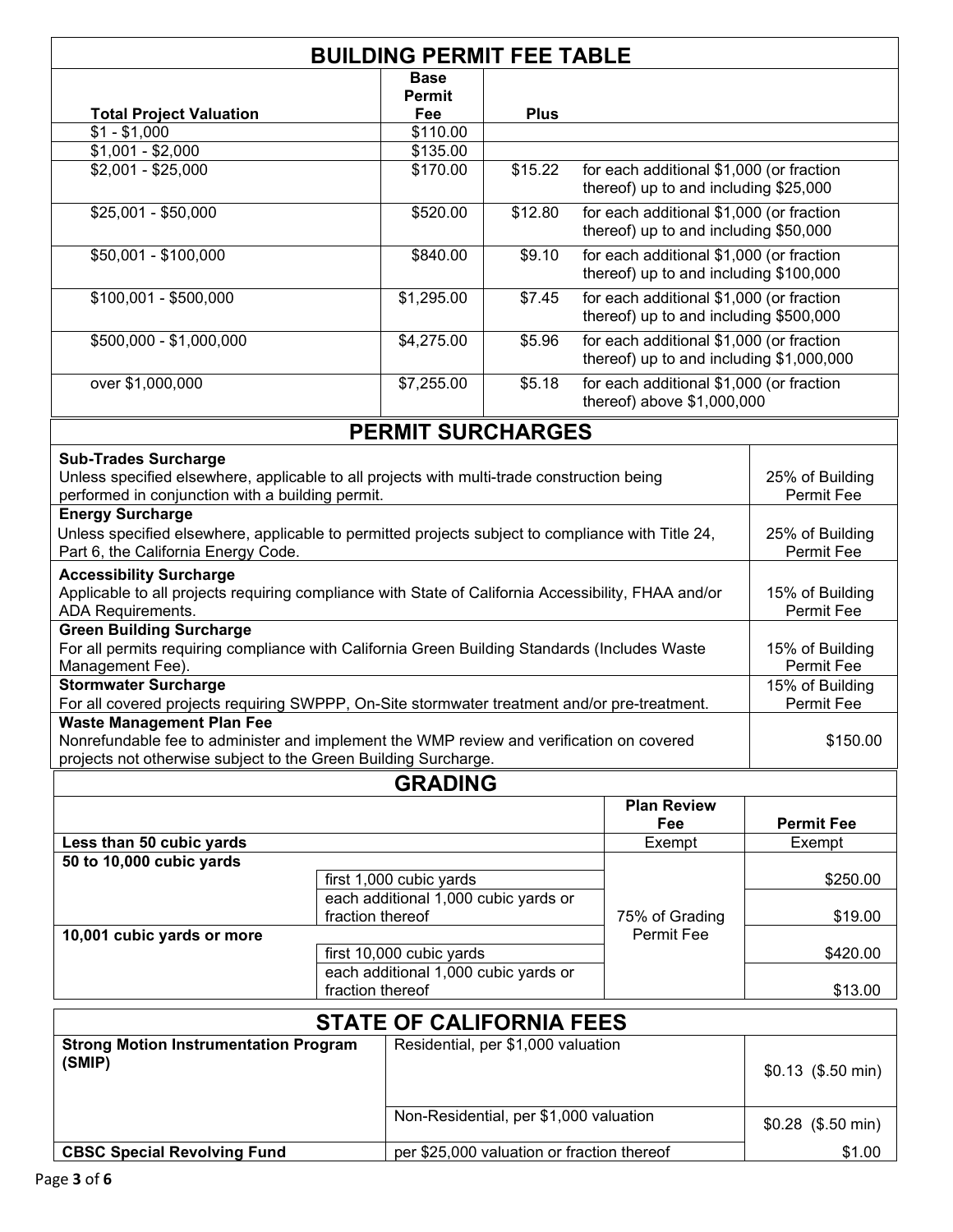## **OTHER PERMIT TYPES, ITEMS AND FEES**

| On-Site Permit Fee                                                                                  |                                             |                |                                              |                    |
|-----------------------------------------------------------------------------------------------------|---------------------------------------------|----------------|----------------------------------------------|--------------------|
| Permit fee for utility, accessibility or other permitted improvements outside of a Structure on     |                                             | 2% of On-Site  |                                              |                    |
| private property.                                                                                   |                                             |                |                                              | Valuation          |
| <b>Foundation Only Permit Fee</b>                                                                   |                                             |                |                                              |                    |
| Permit for a new foundation system separated from and prior to issuance of a building permit for    |                                             |                |                                              | 10% of the Project |
| a new Structure.                                                                                    |                                             |                |                                              | Permit Fee         |
| <b>Technology Fee</b>                                                                               |                                             |                |                                              |                    |
| For permitting software licensing, IVR licensing, archiving and additional technology costs         |                                             |                |                                              | 5% of total Permit |
| associated with providing permitting and inspection services.                                       |                                             |                |                                              | Fees               |
| Receptacles, lighting switches, luminaires, other electrical outlets or appliances, requiring       |                                             |                |                                              |                    |
| a permit not within a residential unit, up to 20A, each 1,000 ft <sup>2</sup> of floor area.        |                                             |                |                                              | \$110.00           |
| Electrical Service Panel or Subpanel, up to 1,000A, each                                            |                                             |                |                                              | \$160.00           |
| Electrical Service Panel or Subpanel, over 1,000A, each                                             |                                             |                |                                              | \$220.00           |
| Illuminated Signs, Outline Lighting and Marquees, each circuit                                      |                                             |                |                                              | \$110.00           |
| Busways, each 500 lineal feet or fraction thereof                                                   |                                             |                |                                              | \$110.00           |
| Residential Photo-Voltaic Systems (includes Plan Review Fee)<br>Up to 10kW                          |                                             |                | \$250.00                                     |                    |
|                                                                                                     |                                             |                | Over 10kW                                    | \$450.00, plus     |
|                                                                                                     |                                             |                |                                              | \$15/kW above 10   |
| Non-Residential Photovoltaic Systems (includes Plan Review Fee)                                     |                                             |                | Up to 30 kW                                  | \$33 per kW, \$500 |
|                                                                                                     |                                             |                |                                              | minimum            |
|                                                                                                     |                                             |                | Over 30kW                                    | \$1,000, plus      |
|                                                                                                     |                                             |                |                                              | \$5/kW above 30    |
| <b>Electrical Power Apparatus Equipment, Generators,</b>                                            |                                             |                | Up to and including 49, each                 | \$110.00           |
| Transformers, etc. (Rating in HP, kW, or kVA,)                                                      |                                             |                | Up to and including 99, each                 | \$160.00           |
|                                                                                                     |                                             | Over 100, each |                                              | \$220.00           |
| Furnace, ductwork, ventilation systems, appliances or other mechanical work requiring a             |                                             |                |                                              |                    |
| permit not within a residential unit, each 1000 square feet of floor area.                          |                                             |                |                                              | \$110.00           |
| Commercial Kitchen Hood, each                                                                       |                                             |                |                                              | 330.00             |
| Boilers, each                                                                                       |                                             |                |                                              | \$220.00           |
| Evaporative Cooler or Heat Pump, each                                                               | $\overline{$}110.00$                        |                |                                              |                    |
| Air Handling System, each                                                                           | \$220.00                                    |                |                                              |                    |
| <b>Residential Plumbing Permits</b>                                                                 |                                             |                |                                              |                    |
| Any permit for Plumbing work in a one-or two-family dwelling, or within a multi-family unit, not in |                                             |                |                                              |                    |
| conjunction with an associated Building Permit.                                                     |                                             |                |                                              | \$110.00           |
| <b>Non-Residential Plumbing Permits</b>                                                             |                                             |                |                                              |                    |
| Any permit for Plumbing work in a multi-family or non-residential building not specifically         |                                             |                |                                              |                    |
| itemized, or in conjunction with an associated Building Permit.                                     |                                             |                |                                              | \$110.00           |
| Sewer piping & vents, water piping, gas piping, fixtures and appliances or other plumbing           |                                             |                |                                              |                    |
| requiring a permit not within a residential unit, each 1000 square feet of floor area.              |                                             |                |                                              | \$110.00           |
| Fats, Oil or Grease (FOG) interceptor or other pre-treatment clarifier, each                        | \$440.00                                    |                |                                              |                    |
| Stormwater piping or treatment systems, each system                                                 |                                             |                |                                              | \$440.00           |
| <b>ADMINISTRATIVE CHARGE FOR MISCELLANEOUS REQUESTS:</b>                                            |                                             |                |                                              | Time & Material    |
| Administrative costs associated with items not otherwise specified, reports and requests not        |                                             |                |                                              | Basis,             |
| covered by permit or plan review fees.                                                              |                                             |                |                                              | \$20 Minimum       |
| <b>MISC BUILDING INSPECTION FEES**</b>                                                              |                                             |                | Inspections outside normal business hours    | 2-hr minimum       |
|                                                                                                     | Re-inspections                              |                |                                              | 2-hr minimum       |
| ** All Hourly Inspection Rates are based                                                            |                                             |                | Inspections for which no fee is specifically |                    |
| on fully burdened building inspector                                                                | indicated                                   |                |                                              | 2-hr minimum       |
| rate or consultant cost, whichever is                                                               | Housing Inspections, requested by homeowner |                |                                              | 1-hr minimum       |
| greater, currently \$155 / hour.<br>Temp Occupancy Inspection (up to 30 days max)                   |                                             |                |                                              | 4-hr minimum       |
| <b>ALTERNATE MEANS &amp; METHODS REQUEST FEE</b>                                                    | Time & Material                             |                |                                              |                    |
| Plan review requests for alternate means and methods                                                | 1-hr min                                    |                |                                              |                    |
| <b>INVESTIGATION FEE</b>                                                                            |                                             |                |                                              |                    |
| Applicable to any work commenced on a building, structure, electrical, gas, mechanical or           |                                             |                |                                              |                    |
| plumbing system before obtaining the permits and approvals, in addition to the required permit      |                                             |                |                                              | 100% of Building   |
| fees.                                                                                               |                                             |                |                                              | <b>Permit Fees</b> |
|                                                                                                     |                                             |                |                                              |                    |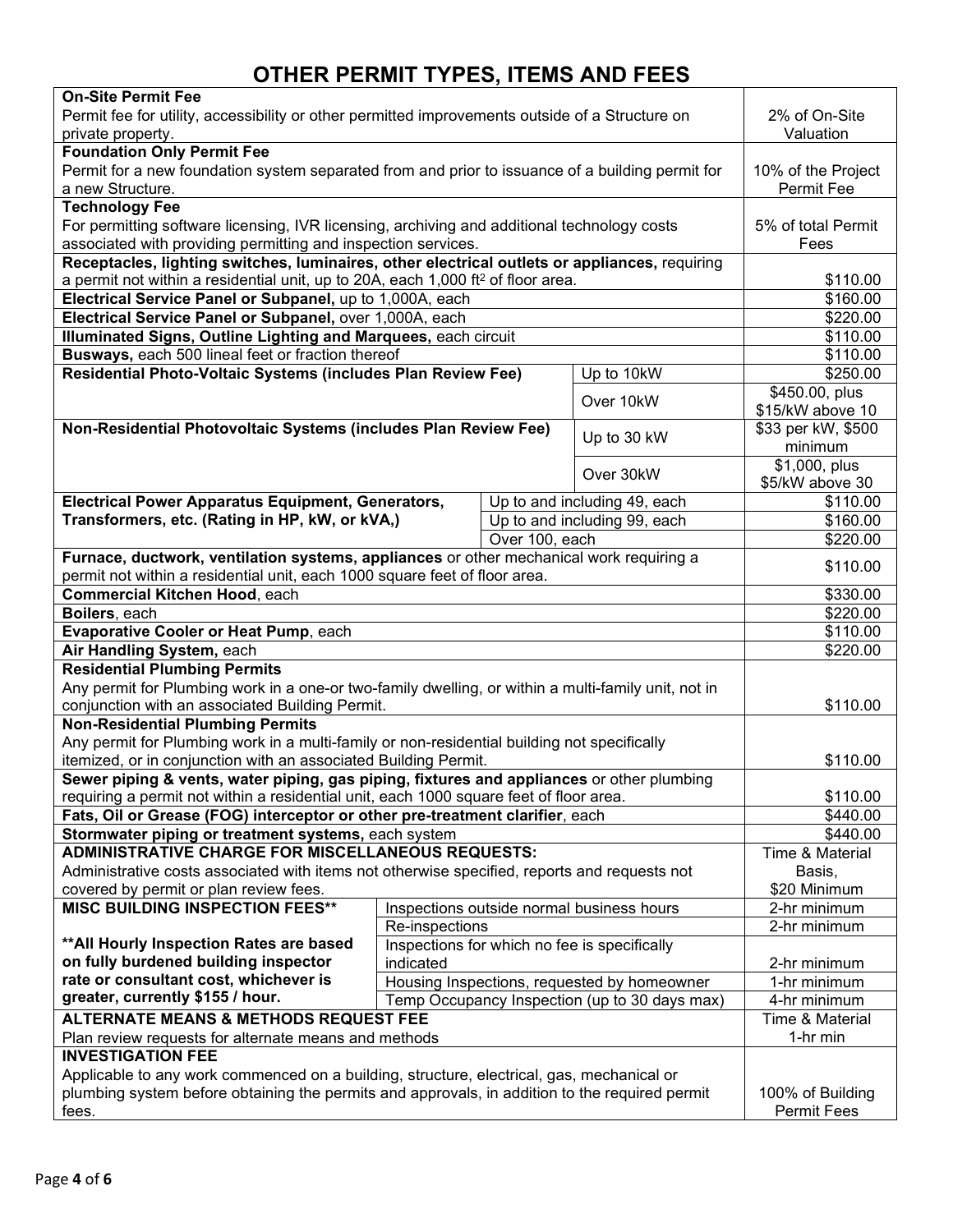## **2022 New Construction Valuation Table**

(per sf, unless otherwise noted)

|                                           |                 | TPCI 31, UNIC33 OUICTWISC HOLCUT        |              |                                      |                   |
|-------------------------------------------|-----------------|-----------------------------------------|--------------|--------------------------------------|-------------------|
| <b>Apartment Houses (R-2):</b>            |                 | One- and Two-Family Homes:              |              | Public Garages* (S-2):               |                   |
| Type I                                    | \$240           | <b>Wood Frame</b>                       | \$190        | Type I                               | \$150             |
| Type I- Basement Garage                   | \$120           | Masonry                                 | \$240        | Type I Open Parking*                 | \$130             |
| Type III                                  | \$190           | Garage- Wood Frame                      | $\sqrt{$70}$ | Type II B                            | \$130             |
| Type V- Masonry                           | $\frac{1}{190}$ | Garage-Masonry                          | \$120        | Type III A                           | $\overline{$115}$ |
| Type V- Wood Frame                        | \$170           | Open Carport                            | \$45         | Type III B                           | \$105             |
| Type V- Private Garage                    | \$70            | Hotels and Motels (R-1):                |              | Type V A                             | \$90              |
| Open Carport                              | \$45            | Type I                                  | \$285        | <b>Restaurants (A-2):</b>            |                   |
| <b>Assembly Occupancies (A-3):</b>        |                 | Type III A                              | \$235        | Type III A                           | \$235             |
| Type I                                    | \$280           | Type III B                              | \$230        | Type III B                           | \$230             |
| Type II $\overline{A}$                    | \$260           | Type V A                                | \$210        | Type V A                             | \$210             |
| Type II B                                 | \$245           | Type V B                                | \$205        | Type V B                             | \$205             |
| Type III A                                | \$225           | Factories, Industrial (F-1, F-2):       |              | Schools (E):                         |                   |
| Type III B                                | \$220           | Type I                                  | \$170        | Type I                               | \$300             |
| Type V A                                  | \$200           | Type II A                               | \$155        | Type II A                            | \$285             |
| Type V B                                  | \$195           | Type II B                               | \$150        | Type III A                           | \$250             |
| Banks (B):                                |                 | Type III A                              | \$135        | Type III B                           | \$240             |
| Type I                                    | \$275           | Type III B                              | \$130        | Type V A                             | \$220             |
| Type II A                                 | \$255           | Tilt-up                                 | \$145        | Type V B                             | \$210             |
| Type II B                                 | \$245           | Type V A                                | \$115        | <b>Service/Fueling Stations (M):</b> |                   |
| Type III A                                | \$225           | Type V B                                | \$110        | Type II B                            | \$170             |
| Type III B                                | \$215           | Libraries (A-3):                        |              | Type III A                           | \$175             |
| Type V A                                  | \$200           | Type I                                  | \$280        | Type V A                             | \$150             |
| Type V B                                  | \$190           | Type II A                               | \$260        | Canopies*                            | $\overline{$}70$  |
| Care Facilities (I-1, I-2, R-3.1, R-4):   |                 | Type II B                               | \$245        | <b>Retail Stores (M):</b>            |                   |
| Type I                                    | \$280           | Type III A                              | \$225        | Type I                               | \$205             |
| Type II A                                 | \$265           | Type III B                              | \$220        | Type II A                            | \$190             |
| Type II B                                 | \$250           | Type V A                                | \$200        | $T$ ype II B                         | \$185             |
| Type III A                                | \$230           | Type V B                                | \$195        | Type III A                           | \$170             |
| Type III B                                | \$225           | <b>Medical Offices (B):</b>             |              | Type III B                           | \$165             |
| Type V A                                  | \$210           | Type I                                  | \$340        | Type V A                             | \$145             |
| Type VB                                   | \$200           | $\overline{T}$ ype II A                 | \$350        | Type V B                             | \$140             |
| Churches (A-3):                           |                 | Type II B                               | \$335        | Warehouses* (S-1, S-2):              |                   |
| Type I                                    | \$330           | Type III A                              | \$275        | Type I                               | \$160             |
| Type II $\overline{A}$                    | \$310           | Type III B                              | \$265        | Type II A                            | \$140             |
| Type II $\overline{B}$                    | \$295           | Type V A                                | \$235        | Type II B                            | \$140             |
| Type III A                                | \$280           | Type V B                                | \$225        | Type III A                           | \$125             |
| Type III B                                | \$270           | $Offices (B)$ :                         |              | Type III B                           | \$120             |
| Type V A                                  | \$250           | Type I                                  | \$275        | Type V A                             | \$100             |
| Type V B                                  | \$240           | Type II A                               | \$255        | Type V B                             | \$95              |
| <b>Convalescent Hospitals (I-1, I-2):</b> |                 | Type II B                               | \$245        |                                      |                   |
| Type I                                    | \$280           | Type III A                              | \$225        | <b>Associated Equipment:</b>         |                   |
| Type II A                                 | \$265           | Type III B                              | \$215        | Air Conditioning- Commercial         | \$10              |
| Type III A                                | \$235           | Type V A                                | \$200        | Air Conditioning-Residential         | \$10              |
| Type V A                                  | \$210           | Type V B                                | \$190        | <b>Fire Sprinkler Systems</b>        | \$5               |
|                                           |                 |                                         |              |                                      |                   |
|                                           |                 | <b>Miscellaneous Project Valuations</b> |              |                                      |                   |
| Ag Barn                                   | \$60            | Greenhouse, unconditioned               | \$60         | Retaining Wall, 8' freeboard LF      | \$135             |
| Arbor                                     | \$40            | Mechanical Room                         | \$135        | Storage Shed                         | \$60              |
| Cabana, unconditioned                     | \$105           | Patio Room, Unheated                    | \$60         | Conditioned Storage area             | \$190             |
| Covered Exterior Walkway                  | \$70            | Poolhouse with HVAC                     | \$190        | <b>Unconditioned Storage</b>         | \$170             |

| (por ar, unicas otherwise noted)<br>One- and Two-Family Homes: |                   |  |  |  |  |
|----------------------------------------------------------------|-------------------|--|--|--|--|
| <b>Wood Frame</b>                                              | \$190             |  |  |  |  |
| Masonry                                                        | \$240             |  |  |  |  |
| Garage-Wood Frame                                              | \$70              |  |  |  |  |
| Garage-Masonry                                                 | \$120             |  |  |  |  |
| Open Carport                                                   | \$45              |  |  |  |  |
| <b>Hotels and Motels (R-1):</b>                                |                   |  |  |  |  |
|                                                                |                   |  |  |  |  |
| Type I                                                         | \$285             |  |  |  |  |
| Type III A                                                     | \$235             |  |  |  |  |
| Type III B                                                     | \$230             |  |  |  |  |
| Type V A                                                       | $\overline{$}210$ |  |  |  |  |
| Type V B                                                       | \$205             |  |  |  |  |
| Factories, Industrial (F-1, F-2):                              |                   |  |  |  |  |
| Type I                                                         | \$170             |  |  |  |  |
| Type II A                                                      | \$155             |  |  |  |  |
| Type II B                                                      | \$150             |  |  |  |  |
| Type III A                                                     | \$135             |  |  |  |  |
| Type III B                                                     | \$130             |  |  |  |  |
| Tilt-up                                                        | \$145             |  |  |  |  |
| Type V A                                                       | \$115             |  |  |  |  |
| Type V B                                                       | \$110             |  |  |  |  |
| Libraries (A-3):                                               |                   |  |  |  |  |
| Type I                                                         | \$280             |  |  |  |  |
| Type II A                                                      | \$260             |  |  |  |  |
| Type II B                                                      | \$245             |  |  |  |  |
| Type III A                                                     | \$225             |  |  |  |  |
| Type III B                                                     | \$220             |  |  |  |  |
| Type V A                                                       | \$200             |  |  |  |  |
| Type V B                                                       | \$195             |  |  |  |  |
| Medical Offices (B):                                           |                   |  |  |  |  |
| Type I                                                         | \$340             |  |  |  |  |
| Type II A                                                      | \$350             |  |  |  |  |
| Type II B                                                      | \$335             |  |  |  |  |
| Type III A                                                     | <u>\$275</u>      |  |  |  |  |
| Type III B                                                     | \$265             |  |  |  |  |
| Type V A                                                       | \$235             |  |  |  |  |
| Type VB                                                        | \$225             |  |  |  |  |
| Offices (B):                                                   |                   |  |  |  |  |
| Type I                                                         | \$275             |  |  |  |  |
| Type II A                                                      | \$255             |  |  |  |  |
| Type II B                                                      | \$245             |  |  |  |  |
| Type III A                                                     | \$225             |  |  |  |  |
| Type III B                                                     | \$215             |  |  |  |  |
| Type V A                                                       | \$200             |  |  |  |  |
| Type V B                                                       | \$190             |  |  |  |  |
|                                                                |                   |  |  |  |  |

| Public Garages* (S-2):               |                   |
|--------------------------------------|-------------------|
| Type I                               | \$150             |
| Type I Open Parking*                 | \$130             |
| Type II B                            | \$130             |
| Type III A                           | \$115             |
| Type III B                           | \$105             |
| Type V A                             | \$90              |
| <b>Restaurants (A-2):</b>            |                   |
| Type III A                           | \$235             |
| Type III $\overline{B}$              | \$230             |
| Type V A                             | \$210             |
| Type V B                             | \$205             |
| Schools (E):                         |                   |
| Type I                               | \$300             |
| Type II A                            | $\overline{$}285$ |
| Type III A                           | \$250             |
| Type III B                           | \$240             |
|                                      |                   |
| Type V A<br>$Type \vee B$            | \$220<br>\$210    |
| <b>Service/Fueling Stations (M):</b> |                   |
|                                      |                   |
| Type II B                            | \$170             |
| Type III A                           | \$175             |
| Type V A                             | \$150             |
| Canopies*                            | \$70              |
| Retail Stores (M):                   |                   |
| Type I                               | \$205             |
| Type II A                            | \$190             |
| Type II B                            | \$185             |
| Type III A                           | \$170             |
| Type III B                           | \$165             |
| Type $\overline{V}$ A                | \$145             |
| Type V B                             | \$140             |
| Warehouses* (S-1, S-2):              |                   |
| Type $I$                             | \$160             |
| Type II A                            | \$140             |
| Type II B                            | \$140             |
| Type III A                           | \$125             |
| Type III B                           | \$120             |
| Type $\sqrt{A}$                      | \$100             |
| Type V B                             | \$95              |
|                                      |                   |
| <b>Associated Equipment:</b>         |                   |
| Air Conditioning- Commercial         | \$10              |
| Air Conditioning- Residential        | \$10              |
| <b>Fire Sprinkler Systems</b>        | \$5               |
|                                      |                   |
|                                      |                   |
| Retaining Wall, 8' freeboard LF      | \$135             |
|                                      |                   |

| <b>Miscellaneous Project Valuations</b> |       |                             |       |                                  |       |  |
|-----------------------------------------|-------|-----------------------------|-------|----------------------------------|-------|--|
| Ag Barn                                 | \$60  | Greenhouse, unconditioned   | \$60  | Retaining Wall, 8' freeboard LF  | \$135 |  |
| Arbor                                   | \$40  | Mechanical Room             | \$135 | Storage Shed                     | \$60  |  |
| Cabana, unconditioned                   | \$105 | Patio Room, Unheated        | \$60  | Conditioned Storage area         | \$190 |  |
| <b>Covered Exterior Walkway</b>         | \$70  | Poolhouse, with HVAC        | \$190 | <b>Unconditioned Storage</b>     | \$170 |  |
| Covered Porch                           | \$40  | Porte Cocher                | \$40  | Basements- Semi-Finished         | \$65  |  |
| <b>Exterior Deck</b>                    | \$40  | Public Restroom             | \$70  | Basements- Un-Finished***        | \$45  |  |
| Exterior Walkway, Enclosed              | \$260 | <b>Pump Station</b>         | \$100 | <b>Trash Enclosure</b>           | \$105 |  |
| Foundation - Manuf. Home                | \$80  | Residential Deck, Stairway  | \$50  | Wood Fence, over 7' per LF       | \$40  |  |
| Gate, Guardhouse, etc.                  | \$60  | Retaining Wall, < 4' per LF | \$75  | Conc./Precast Wall, < 4' ret. LF | \$85  |  |
| Gazebo                                  | \$40  | Retaining Wall, < 6' per LF | \$95  | Conc./Precast Sound Wall LF      | \$60  |  |
| All rator include AC unloss marked by * |       |                             |       |                                  |       |  |

All rates include AC unless marked by \*.

Add 5 percent to total cost for each additional story over three.

Deduct 20 percent for shell-only building.